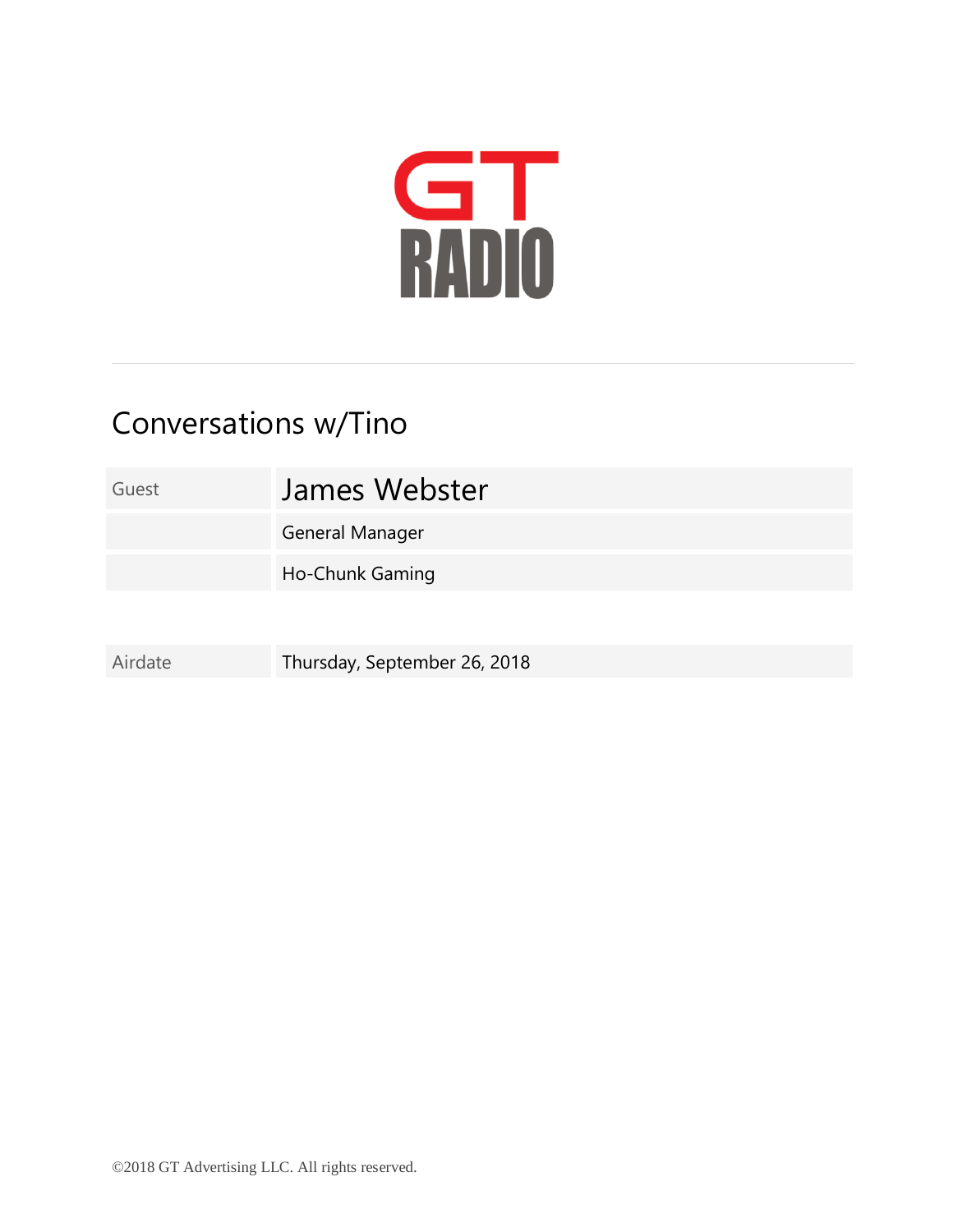| Tino Magnatta: | Hello everyone and welcome. Today we have a special show with a person who<br>came into Native gaming in a very interesting way, an amazing person and a<br>good friend. Please welcome Jim Webster. How are you Jim?                                                                                                                                                                                                                                                                                                                                                                             |
|----------------|---------------------------------------------------------------------------------------------------------------------------------------------------------------------------------------------------------------------------------------------------------------------------------------------------------------------------------------------------------------------------------------------------------------------------------------------------------------------------------------------------------------------------------------------------------------------------------------------------|
| James Webster: | Very good. Thank you for having me on the show.                                                                                                                                                                                                                                                                                                                                                                                                                                                                                                                                                   |
| Tino Magnatta: | Thanks for coming on. Jim we talked the other day and let's get right down to it.<br>You grew up in Wisconsin. Tell us a little bit about that.                                                                                                                                                                                                                                                                                                                                                                                                                                                   |
| James Webster: | Well, it was pretty typical childhood. I had a good family. We lived in Neenah,<br>Wisconsin, which was a little town of about 20,000, and they had a single high<br>school, and it was a very comfortable childhood.                                                                                                                                                                                                                                                                                                                                                                             |
| Tino Magnatta: | Now it was, you were in the wilderness and rural areas doing hiking and<br>hunting, all that stuff, right?                                                                                                                                                                                                                                                                                                                                                                                                                                                                                        |
| James Webster: | Well, we did more cross country skiing on golf courses and [crosstalk 00:01:30]<br>Lake Winnebago there. We ended up playing a lot of sports at the local Y on the<br>weekends and stuff, and then at the high school for after school both on the<br>organized teams and intramurals. So it was I did not do as much hunting and<br>fishing as some of my friends did, but it was definitely that type of terrain.                                                                                                                                                                               |
| Tino Magnatta: | Yeah, yeah. At the beginning of growing up you didn't really know you were<br>Native, right? That came later. What happened? How did that happen?                                                                                                                                                                                                                                                                                                                                                                                                                                                 |
| James Webster: | Brief of it is that my mother who's Indian grew up very poorly I should say, and<br>she grew up in Wisconsin, experienced a lot prejudice, and really was she felt a<br>lot of hurt growing up, and she wanted to spare her kids from that same<br>prejudice, so she just decided that she wasn't going to make that a focal point of<br>our childhood. We actually, my sister and I, who's two years older did not learn<br>until we were in our early teens that we were Native American and that was<br>when my grandmother stopped by to register us for the tribe to put us on the<br>rolls. |
| Tino Magnatta: | What do you think about that? What were your feelings when you found out<br>about that?                                                                                                                                                                                                                                                                                                                                                                                                                                                                                                           |
| James Webster: | I thought it was kind of cool.                                                                                                                                                                                                                                                                                                                                                                                                                                                                                                                                                                    |
| Tino Magnatta: | It is.                                                                                                                                                                                                                                                                                                                                                                                                                                                                                                                                                                                            |
| James Webster: | Yeah, I did not experience any prejudice against minorities although it was<br>primarily a white community that I grew up in. But yeah, there wasn't a lot of<br>negative consequences associated with that. My friends accepted it and teased<br>me, but in a friendly teasing way about it. Nothing was malicious, so it worked<br>out well for me.                                                                                                                                                                                                                                             |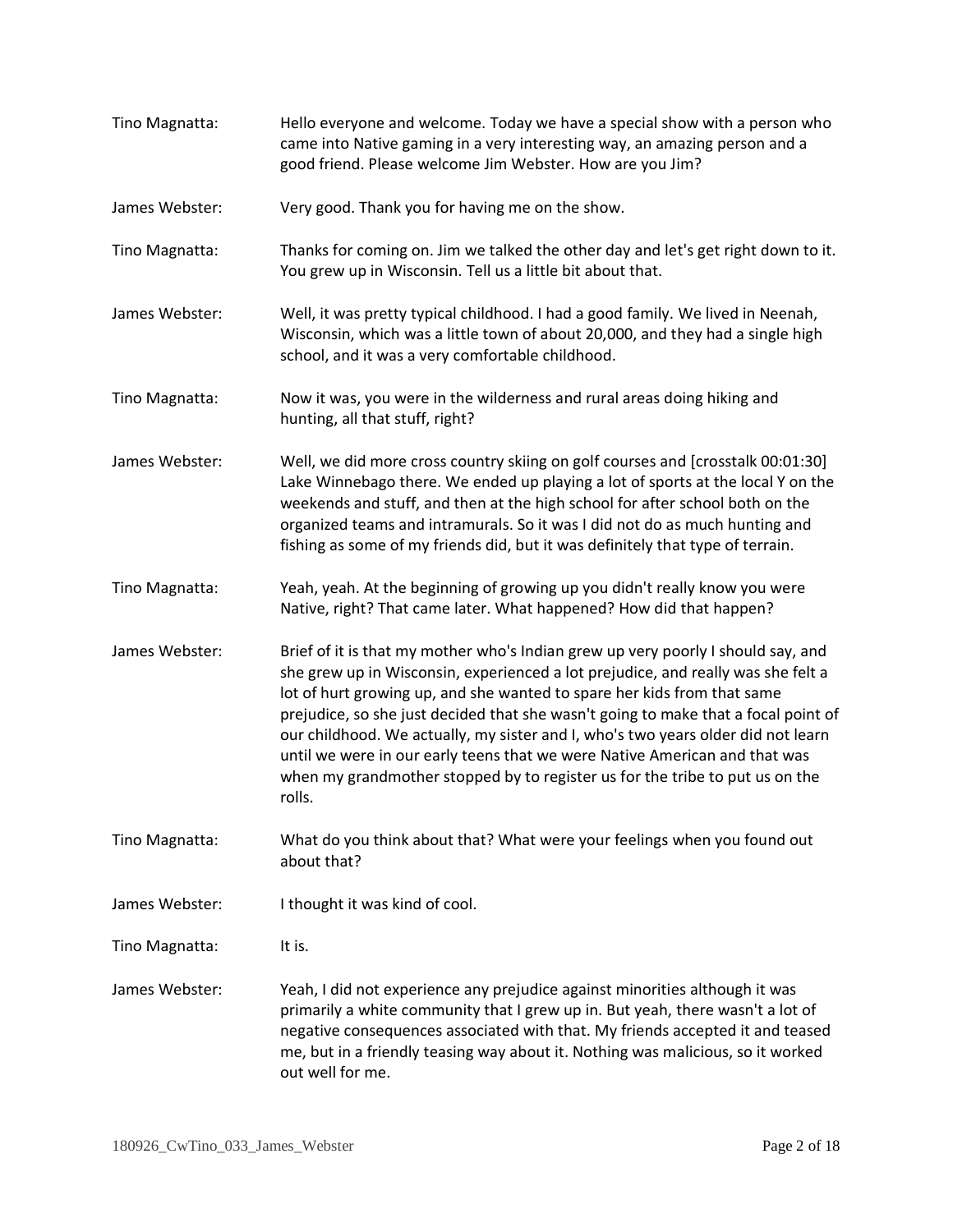| Tino Magnatta: | Yeah, yeah, sounds great.                                                                                                                                                                                                                                                                                                                                                                                                                                                                                                                                                                         |
|----------------|---------------------------------------------------------------------------------------------------------------------------------------------------------------------------------------------------------------------------------------------------------------------------------------------------------------------------------------------------------------------------------------------------------------------------------------------------------------------------------------------------------------------------------------------------------------------------------------------------|
| James Webster: | Yeah, actually we were signed up for the Ho-Chunk Nation. It was called the<br>Winnebagos at the time primarily because there was going to be a land<br>settlement. My grandmother knew about this, so she wanted to get us on the<br>rolls. My freshman year in college the settlement came through. I think was<br>1200 dollars, but it actually funded me for the summer to go hitchhiking<br>through Europe, so it was-                                                                                                                                                                       |
| Tino Magnatta: | Wow. That's amazing.                                                                                                                                                                                                                                                                                                                                                                                                                                                                                                                                                                              |
| James Webster: | Yeah, I had great memories and benefits from being Native American.                                                                                                                                                                                                                                                                                                                                                                                                                                                                                                                               |
| Tino Magnatta: | That's amazing. That's incredible. Where did you end up going through Europe?                                                                                                                                                                                                                                                                                                                                                                                                                                                                                                                     |
| James Webster: | I went to actually flew into Luxembourg, went to Germany. We had an AFS<br>student in our high school, so we stopped by and saw her, then I split up. It was<br>right after the Roots series, so my grandfather is Scottish, never naturalized so I<br>went over, hitchhiked over across the channel, went up into Scotland into<br>Edinburgh and Glasgow, came back down, stayed in London, hitchhiked down to<br>Paris, to Italy, down the coast of Italy to Pompeii, and then up along Nice, and<br>then up through Spain, and back to Luxembourg, and came home. It was a great<br>adventure. |
| Tino Magnatta: | Wow. That's amazing. How old were you Jim when you did that?                                                                                                                                                                                                                                                                                                                                                                                                                                                                                                                                      |
| James Webster: | 19.                                                                                                                                                                                                                                                                                                                                                                                                                                                                                                                                                                                               |
| Tino Magnatta: | Amazing. How do you think that affected the rest of your life, that trip?                                                                                                                                                                                                                                                                                                                                                                                                                                                                                                                         |
| James Webster: | It was eye-opening. I think to travel is one of the best educations you can get. It<br>exposes you to so much and so many people. I think it's invaluable to get out<br>and travel, and whether it's with friends and family, or whether it's on your<br>own, I think you take away things that would not be available to you character-<br>building wise otherwise.                                                                                                                                                                                                                              |
| Tino Magnatta: | Yeah, I agree. I've done some pretty extensive traveling and I lived in some of<br>those countries. I lived in Italy for three years and went to elementary school<br>there, so those parts of my life really shaped [crosstalk 00:06:26]. Yeah, it really<br>shaped who I was, so I completely see how that affected you because it was the<br>same for me. Those trips affected me fundamentally for the rest of my life, and I<br>would suggest it to anybody. You know Jim, I mean traveling is amazing.                                                                                      |
| James Webster: | Yeah.                                                                                                                                                                                                                                                                                                                                                                                                                                                                                                                                                                                             |
| Tino Magnatta: | It really is. So, what happened? What were some of your first jobs? I know you<br>have very unusual story because the fact that you started in the corporate                                                                                                                                                                                                                                                                                                                                                                                                                                      |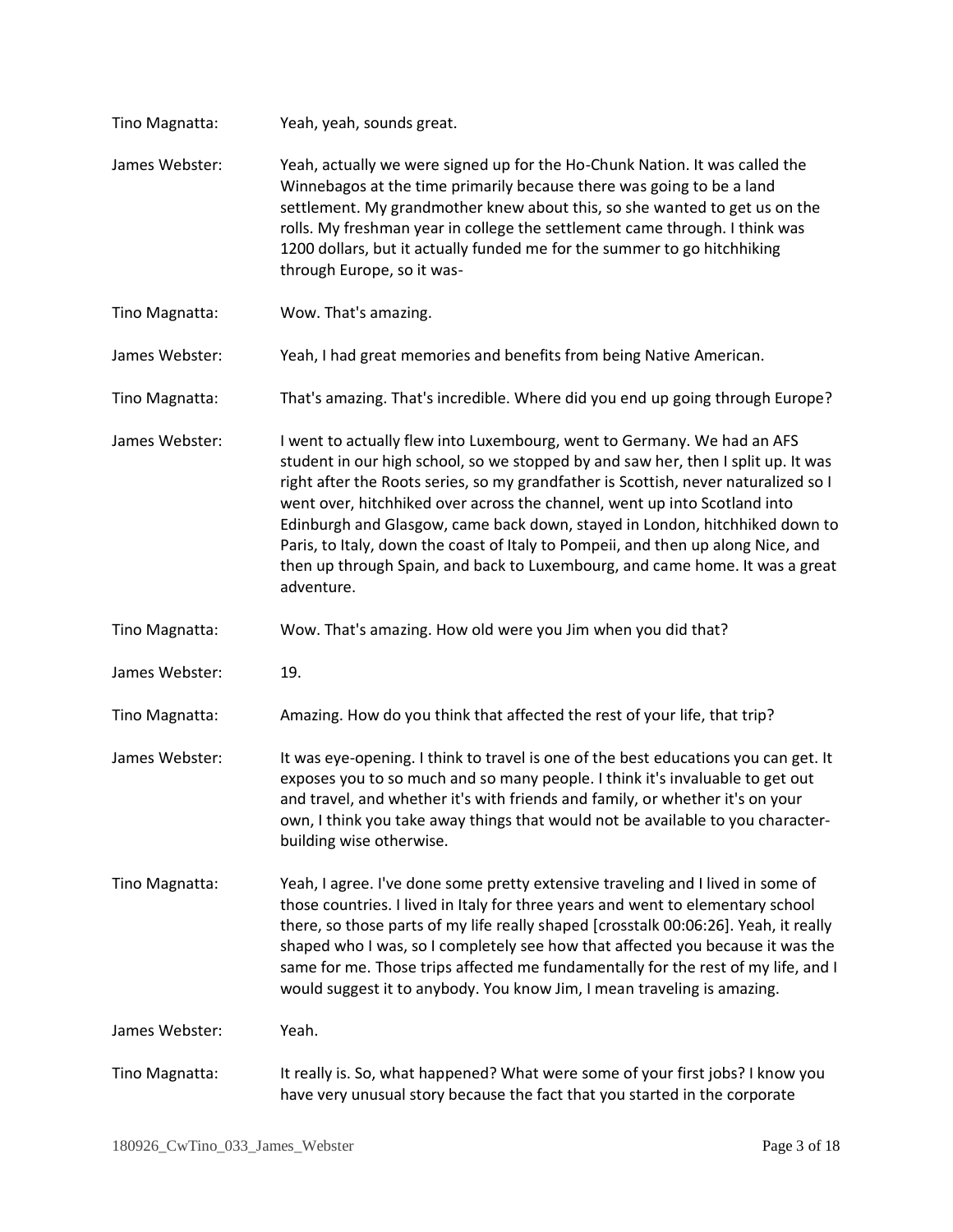world, right? And you really weren't brought up in the rez. So here you are, traveling to Europe, having a good upbringing, not having any of the prejudice. And then, where does your first job come from? And then, what happens then?

James Webster: Well actually after college, and I graduated from the University of Wisconsin, I moved out to Connecticut, and was working odd jobs out there really looking for that first in and opportunity. My mother at the time was living in Chicago, and she was riding the train into work, she was working on Michigan Ave., but she was talking to this person who had started with a company called Alltel, and that was one of the first telephone service resellers in the nation. Back in the '80s Judge Greene broke up AT&T and opened up telecommunications to private industry. This was one of the first companies that took advantage of that opportunity and actually grew to be the third largest carrier in the nation. So from there-

Tino Magnatta: Wow.

- James Webster: Yeah. I started on the ground floor. I was ordering and installing RJ21 jacks for dialers and nobody's going to know what that is, but it was grunt work. But I made a number of friends that really exposed me to the technology side of network switching with Intel Communications, and from there I got a job as a traffic engineer, and then network planner, and from there I moved into software development and sales, and then system integration, and eventually made it to product development and product marketing. That is really what gave me a technological and product management background that really helped immensely when I came into the Native American industry.
- Tino Magnatta: Yeah, it's pretty fascinating. Tell me Jim, you were able to climb up the ladder in so many different areas. What are some of the qualities that you learned that you took away from during that period that helped you throughout your career?
- James Webster: Well I'll tell you, I think that the most valuable quality that, and actually my parents drilled this into me was hard work, and long hours, and paying your dues. I know that doesn't sound real attractive, but that's exactly what it was. It was putting in the 110% at each job that gave me an up, and an ability, and I believe people recognized that drive and gave me opportunities that I wouldn't have been able to have otherwise. Of course, [inaudible 00:10:30] education helped also.
- Tino Magnatta: Yeah. Yeah, you have to have the drive, don't you? You really have to have the drive, and you really got to want it.
- James Webster: Right. [crosstalk 00:10:44]. Go ahead.

Tino Magnatta: No, no. Go ahead.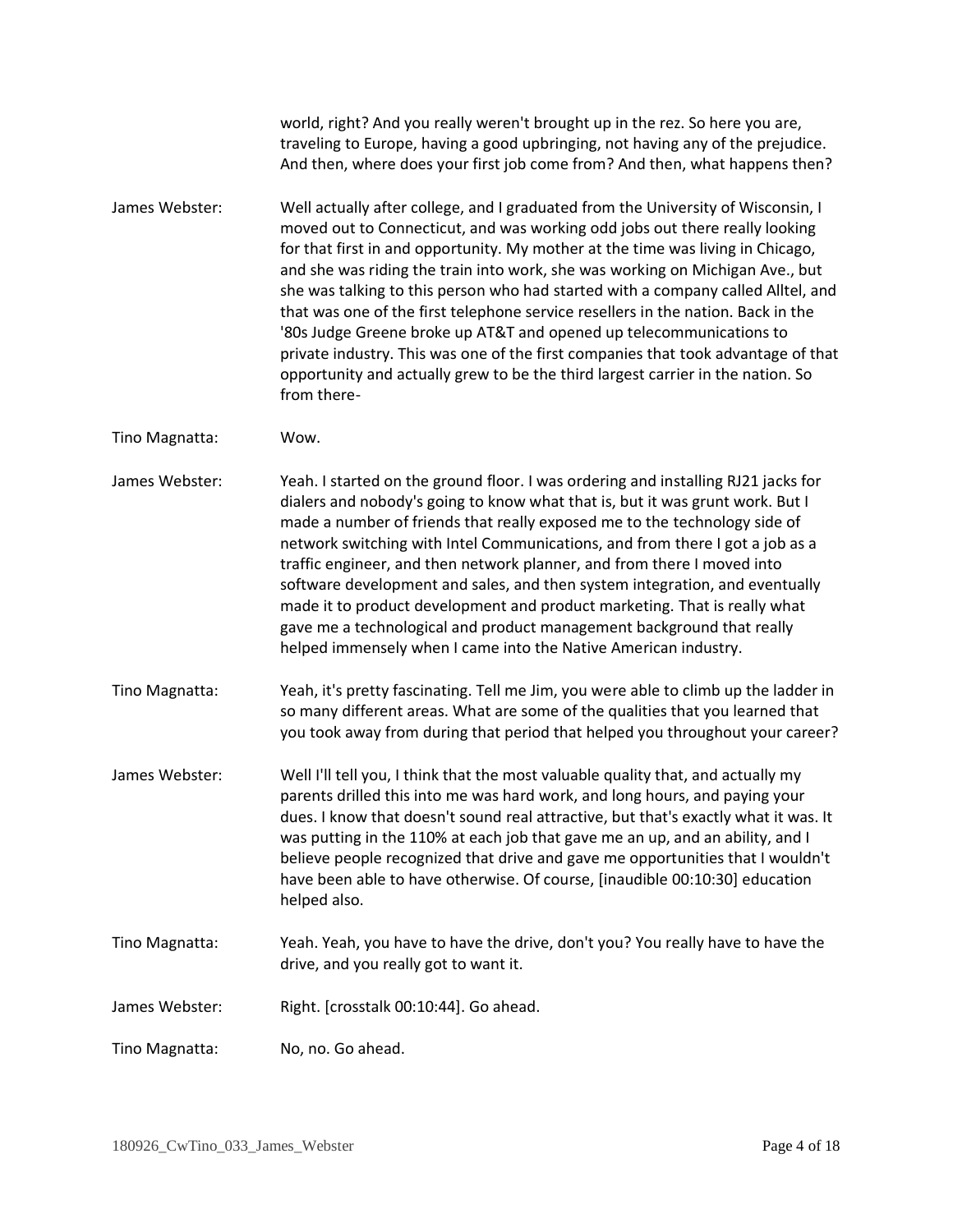| James Webster: | Oh no, I was just going to say. I think the work ethic is definitely a very<br>important contributing factor, but I think the drive to improve yourself and to<br>put in the time necessary to learn what you're doing inside and out is also very<br>important. It's you almost want to become an expert at each job that you have<br>whether it's insignificant or whether it's managing part of an organization.                                                                                                                                                                                              |
|----------------|------------------------------------------------------------------------------------------------------------------------------------------------------------------------------------------------------------------------------------------------------------------------------------------------------------------------------------------------------------------------------------------------------------------------------------------------------------------------------------------------------------------------------------------------------------------------------------------------------------------|
| Tino Magnatta: | Yeah, absolutely, absolutely. So here you are, you do all these things, these<br>great things, and you're learning all this technology, and you know you're<br>Native, and the whole thing. So, what happened? How did you get into working<br>with the tribe? How does that transition happen?                                                                                                                                                                                                                                                                                                                  |
| James Webster: | Well my mother in her later years, and this is now I didn't go back, I was never<br>raised on the rez. I wasn't really exposed to the Indian culture, so in my forties<br>my mother decided that she wanted to give back to the Ho-Chunk Nation, so<br>she ran for the legislature and was elected. She got to know another legislator<br>who became president of the Nation, and then the Nation passed a law saying<br>all executive directors had to have a college education. I was in the right place at<br>the right time. There weren't a lot of Ho-Chunk with college educations, so they<br>brought me- |
| Tino Magnatta: | Wow.                                                                                                                                                                                                                                                                                                                                                                                                                                                                                                                                                                                                             |
| James Webster: | Yeah. So they brought me in as treasurer of the Nation. Prior-                                                                                                                                                                                                                                                                                                                                                                                                                                                                                                                                                   |
| Tino Magnatta: | When you say they brought you in, did someone just call you out of the blue? I<br>mean, how does that happen? How does that happen?                                                                                                                                                                                                                                                                                                                                                                                                                                                                              |
| James Webster: | Yes, that's exactly how it happened.                                                                                                                                                                                                                                                                                                                                                                                                                                                                                                                                                                             |
| Tino Magnatta: | So paint the picture for us. Where were you? You were still at another job?<br>Where were you at home and you get the call? Paint the picture for us.                                                                                                                                                                                                                                                                                                                                                                                                                                                            |
| James Webster: | Yeah. Well, the picture is I mean and it's not that pretty. I was, again, at the right<br>place at the right time. The technology market had just crashed, and so I had<br>started up an energy company in Atlanta, Georgia and I was working with a<br>friend to build that up, and we were starting to make a go of it. But then I got<br>this call saying, "Hey, they want you to be treasurer of the Nation." It's an<br>appointed position by the president.                                                                                                                                                |
| Tino Magnatta: | From who? Who did you get the call from?                                                                                                                                                                                                                                                                                                                                                                                                                                                                                                                                                                         |
| James Webster: | From my mother. From my mother. And then she said, "Call this guy."                                                                                                                                                                                                                                                                                                                                                                                                                                                                                                                                              |
| Tino Magnatta: | I love that.                                                                                                                                                                                                                                                                                                                                                                                                                                                                                                                                                                                                     |
| James Webster: | Yeah. So I called George Lewis who was an excellent guy, and he brought me in.<br>I had some immediate successes in the treasury department and that was based                                                                                                                                                                                                                                                                                                                                                                                                                                                   |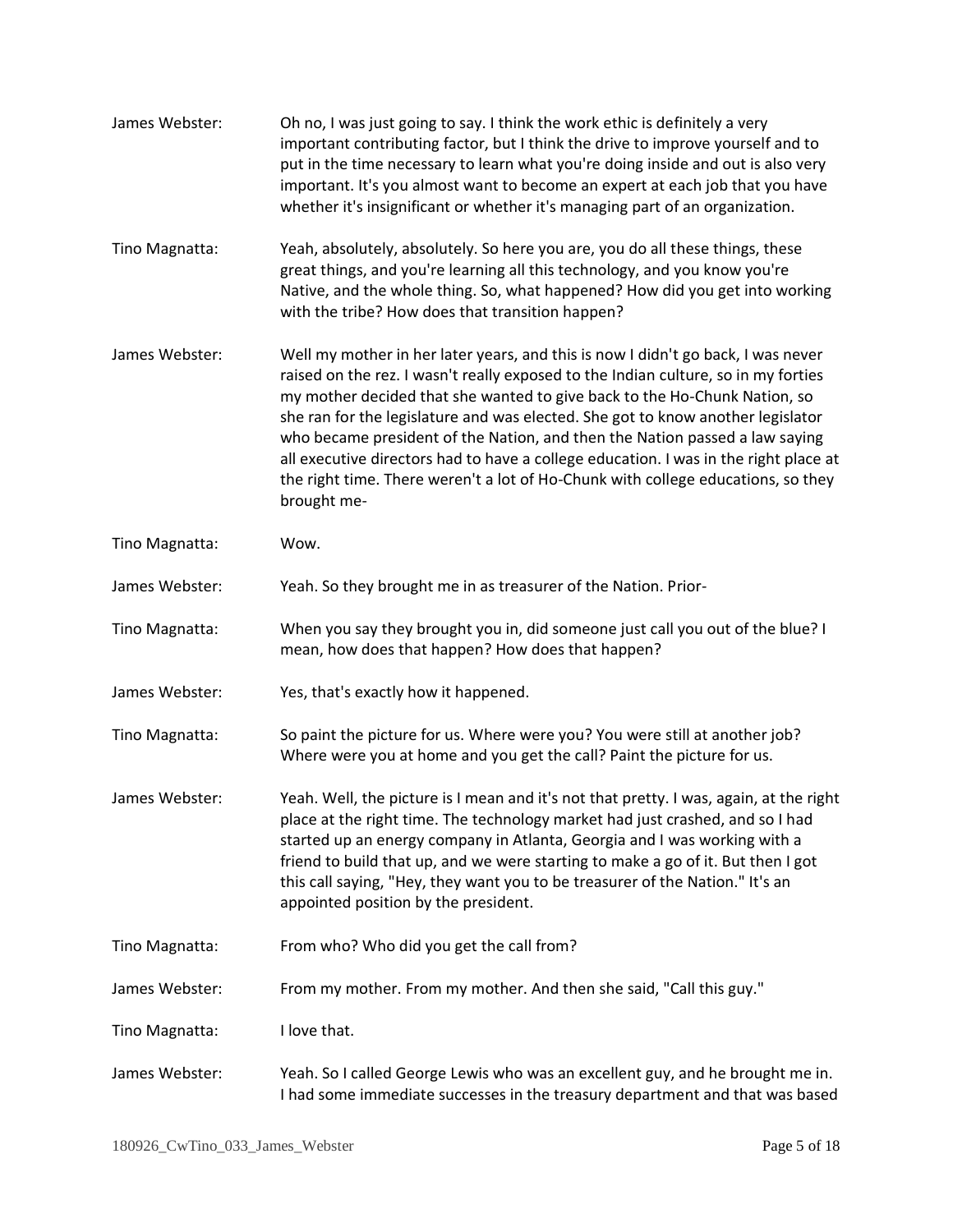|                | on my business experience and education, and then they moved me over to<br>executive director of business, so I was in charge of all the casinos, and C-stores,<br>and manufacturing.                                                                                                                                                                                                                                                                                                                               |
|----------------|---------------------------------------------------------------------------------------------------------------------------------------------------------------------------------------------------------------------------------------------------------------------------------------------------------------------------------------------------------------------------------------------------------------------------------------------------------------------------------------------------------------------|
| Tino Magnatta: | Let me ask you. Here you are coming from years and years and years in the<br>corporate world, and now all of a sudden you're in the Native business<br>environment. What were the major differences? And, what were some of the<br>things that you had to adjust with how you dealt with things? [inaudible<br>$00:14:48$ ].                                                                                                                                                                                        |
| James Webster: | I'll tell you that it was an eye-opener because in the corporate world it's pretty<br>straightforward as to who are your bosses, how decisions are made, how you<br>get things done, but coming into a tribal environment it's very political. It turned<br>me upside down as far as, how do I get stuff done? They definitely appreciated<br>my straightforward business approach to things, but if you wanted to get things<br>done it was more political.                                                        |
|                | And then there was the cultural side to it since I had not been exposed to it I<br>didn't know any of the traditions associated with the Ho-Chunk Nation, the Ho-<br>Chunk Nation tribe, and I didn't have the cultural background just for common<br>courtesies. Fortunately, my parents raised me to be very respectful of people in<br>general, and that is a key component of the Ho-Chunk Nation culture and<br>tradition, and that helped me immensely just by luck by being respectful I began<br>to fit in. |
| Tino Magnatta: | Yeah, because a lot of it has to do with the cultural customs and how their<br>philosophy is on everything not just business, right?                                                                                                                                                                                                                                                                                                                                                                                |
| James Webster: | Correct. Definitely.                                                                                                                                                                                                                                                                                                                                                                                                                                                                                                |
| Tino Magnatta: | On life itself.                                                                                                                                                                                                                                                                                                                                                                                                                                                                                                     |
| James Webster: | Yeah, exactly. And then the political aspect of it really was difficult to<br>comprehend on how family relationships and the loyalty that exists within<br>families could override straightforward business decisions and stuff. But it does<br>and-                                                                                                                                                                                                                                                                |
| Tino Magnatta: | Why do you think that is? Why do you think that is? And, how can it be<br>corrected?                                                                                                                                                                                                                                                                                                                                                                                                                                |
| James Webster: | I don't think it needs to be corrected. I think that is the way that most Native<br>American tribes are. I think that what it does is it makes us compromise in the<br>way that we get things done and what our final results might be. It may not be<br>as optimal as we had hoped for, but it still moves the tribe in the right direction.                                                                                                                                                                       |
| Tino Magnatta: | Interesting. That's very interesting. I like that. What do you think that, you said<br>to me once that I remember talking to you and you were saying that there's a                                                                                                                                                                                                                                                                                                                                                 |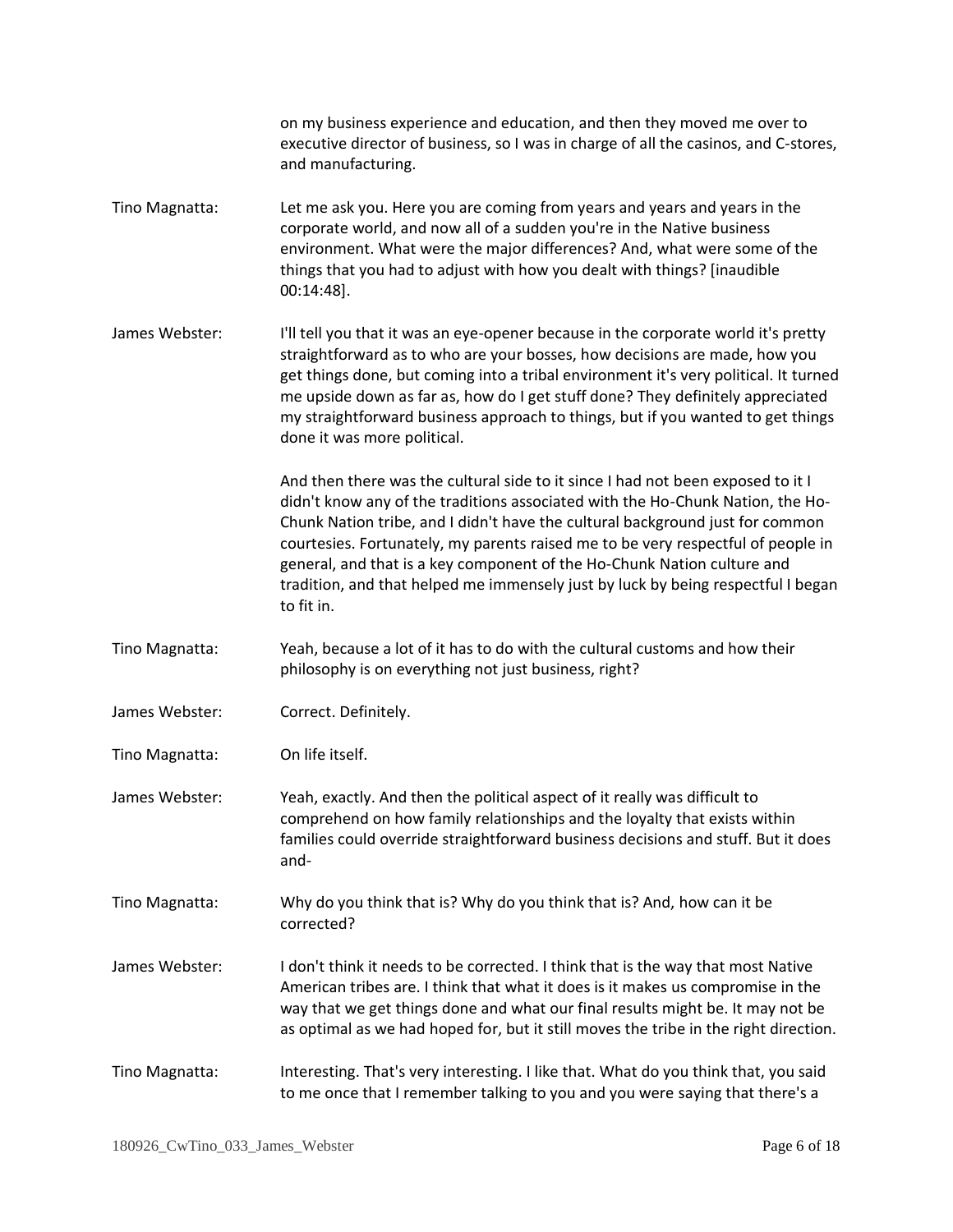way of dealing with people in the tribe, the elders, and the new generation coming up, explain that a little bit to me?

James Webster: Right. Let me just put this in context for the listeners, and that is that in the tribe we have the people that started the tribe that actually filed with the BIA to have their tribes federally recognized so that there were economic and gaming opportunities available. These guys typically were raised on the rez, were raised culturally based on what their tribe's culture was, and they had to acclimate to the white world in order to get some of the things that they needed. They worked very hard to do that, but they retained their cultural integrity.

> What that has done is it's allowed the next generations to go off and become educated in the European culture, and they're starting to come back to the tribes now so that's really the difference between the older elder generation that is still running the tribe and actually involved in it, and the younger people that are starting to come back with educations, and really wanting to retain the cultural and traditional aspects of their tribe. They don't want to let those things go. They see the importance to their people that they have. They just have vastly different approaches to doing it nowadays.

> So to answer your question, the elders in the tribe deserve a great deal of respect not only for the hard work that they put in and their accomplishments, but traditionally just for their knowledge they are put in very high esteem as far as the hierarchy goes. I think it's veterans first, and then elders, then it's tribal people, and then it's kids as far as the hierarchy goes, whereas this newer generation of tribal members who have gained a education are really coming back wanting with some of the business principles that they've learned and trying to implement those while still trying to retain the cultural aspect of it. So as where an elder needs to be treated with a great deal of respect, and you speak when spoken to, that type of thing. This younger generation you need to implore some logic, business logic to convince them and still maintain a respectful conversation with them. They deserve respect also in what they're trying to accomplish.

- Tino Magnatta: Yeah, yeah. I've never really heard it put that way, but it's a little different with the young generation as opposed to the elders, right?
- James Webster: Yes, very different. [crosstalk 00:21:29]. Yeah. They have the same issues that somebody coming in not exposed to it before have also. They want to move quickly. They want to entertain risk, and elders are much more conservative than that, and patient. [crosstalk 00:21:52].
- Tino Magnatta: That's a good quality to have. What do you think are the most important things the tribes should be doing to ensure the survival of all their businesses not just gaming for the years to come?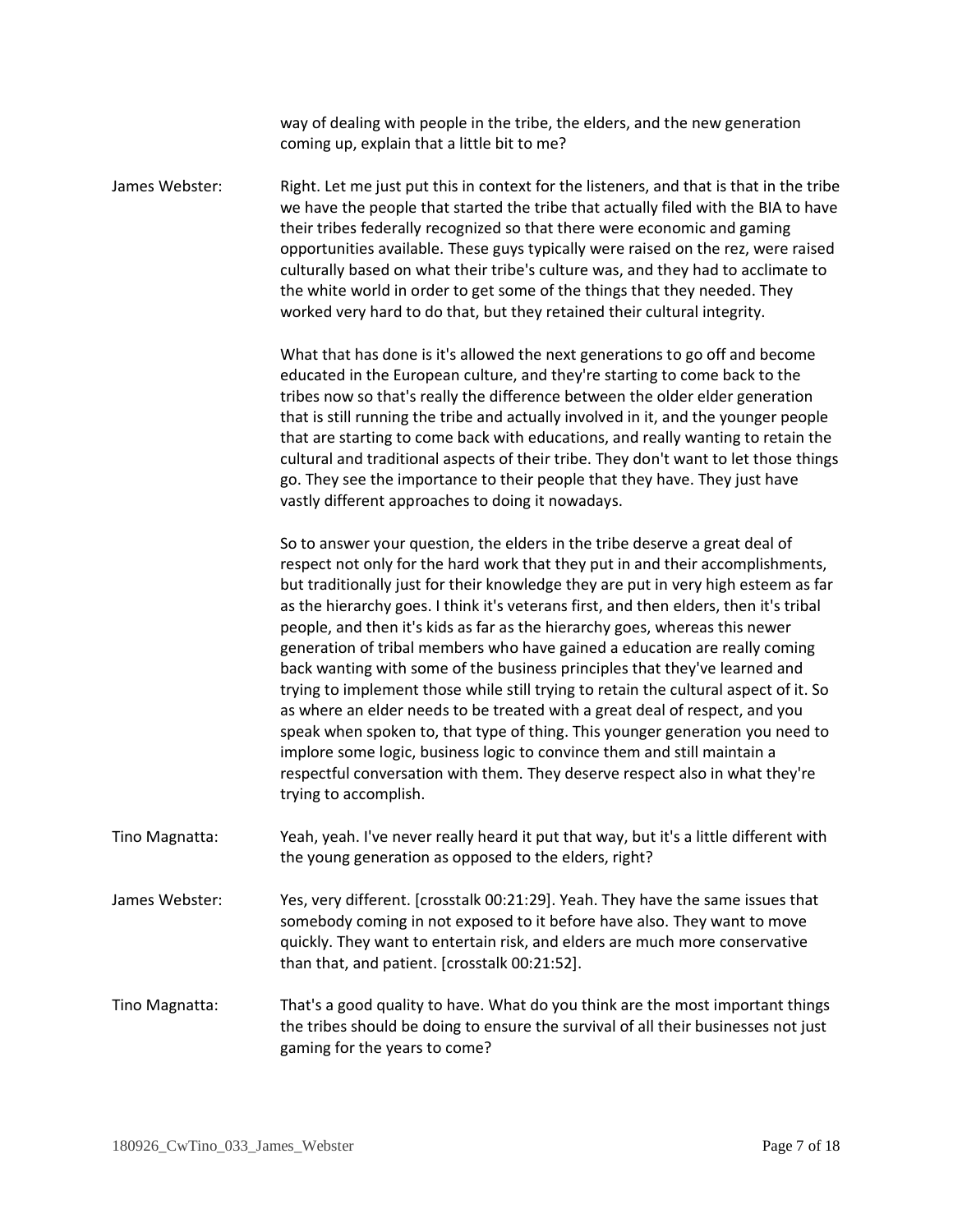| James Webster: | I really think that as gaming becomes, as the markets become saturated with<br>gaming and we're almost to that point now that the tribes really need to<br>enhance the experience that they're providing to their customers. I think I<br>would like to see them do that by incorporating some of the better values of<br>their traditions and culture into their customer service. I would like them to<br>share some of the history of their tribe with the non-Natives that are coming as<br>customers to their facilities.                                                                                                                                                                       |
|----------------|------------------------------------------------------------------------------------------------------------------------------------------------------------------------------------------------------------------------------------------------------------------------------------------------------------------------------------------------------------------------------------------------------------------------------------------------------------------------------------------------------------------------------------------------------------------------------------------------------------------------------------------------------------------------------------------------------|
|                | I think there's a pent-up the demand to learn about the Native Americans now<br>that we didn't have 30 years ago, and I don't think it's being fulfilled by any of<br>the tribes well right now. Maybe a few, but in general it's not being addressed<br>as well as it could. I think that will be the bastion of lore that people will always<br>seek out in the future or maybe I should say that's the next phase, and maybe<br>it'll evolve to something beyond that, but I really think if they can share some of<br>their knowledge and their ways with the customers and guests that are<br>patronizing them that that will enhance the experience and build loyalty with<br>their customers. |
| Tino Magnatta: | Yeah, yeah. That's a very important thing, the human touch, right?                                                                                                                                                                                                                                                                                                                                                                                                                                                                                                                                                                                                                                   |
| James Webster: | Yes.                                                                                                                                                                                                                                                                                                                                                                                                                                                                                                                                                                                                                                                                                                 |
| Tino Magnatta: | That human touch. A lot of people listing will be wondering, how do you<br>become a GM? What is the path? Where do you start? What is your advice to<br>them?                                                                                                                                                                                                                                                                                                                                                                                                                                                                                                                                        |
| James Webster: | I would really say that it is more of a team building and leadership position, that<br>it's not necessarily a set of skills that you bring to the position, but that it's that<br>you work well with people, that you can build and promote teamwork within a<br>facility, that you can provide a vision along with a road map on how to achieve<br>that vision, and accountability. You still need to hold yourself accountable as a<br>fiduciary for the tribe, and you need to hold your direct reports accountable for<br>their actions and responsibilities.                                                                                                                                    |
| Tino Magnatta: | Yeah, very important. What's the key to making a casino successful?                                                                                                                                                                                                                                                                                                                                                                                                                                                                                                                                                                                                                                  |
| James Webster: | It is customer service. We deliver a service, we don't necessarily deliver a<br>product other than our restaurant. It's really the experience that we can provide<br>and that is 95% of it is delivered by humans by the employee, so it's really<br>gaining control of the customer service standards that are adhered to within the<br>casino, that along with marketing of course.                                                                                                                                                                                                                                                                                                                |
| Tino Magnatta: | Yeah, yeah, of course. Yeah, customer service is the number one thing, isn't it?                                                                                                                                                                                                                                                                                                                                                                                                                                                                                                                                                                                                                     |
| James Webster: | Yeah, it definitely is. It is most Native American casinos have a very solid local<br>market, and it's really driven by proximity to the casino. You're going to go to<br>where it's easiest to get to to gaming experience, but it's how you're treated                                                                                                                                                                                                                                                                                                                                                                                                                                             |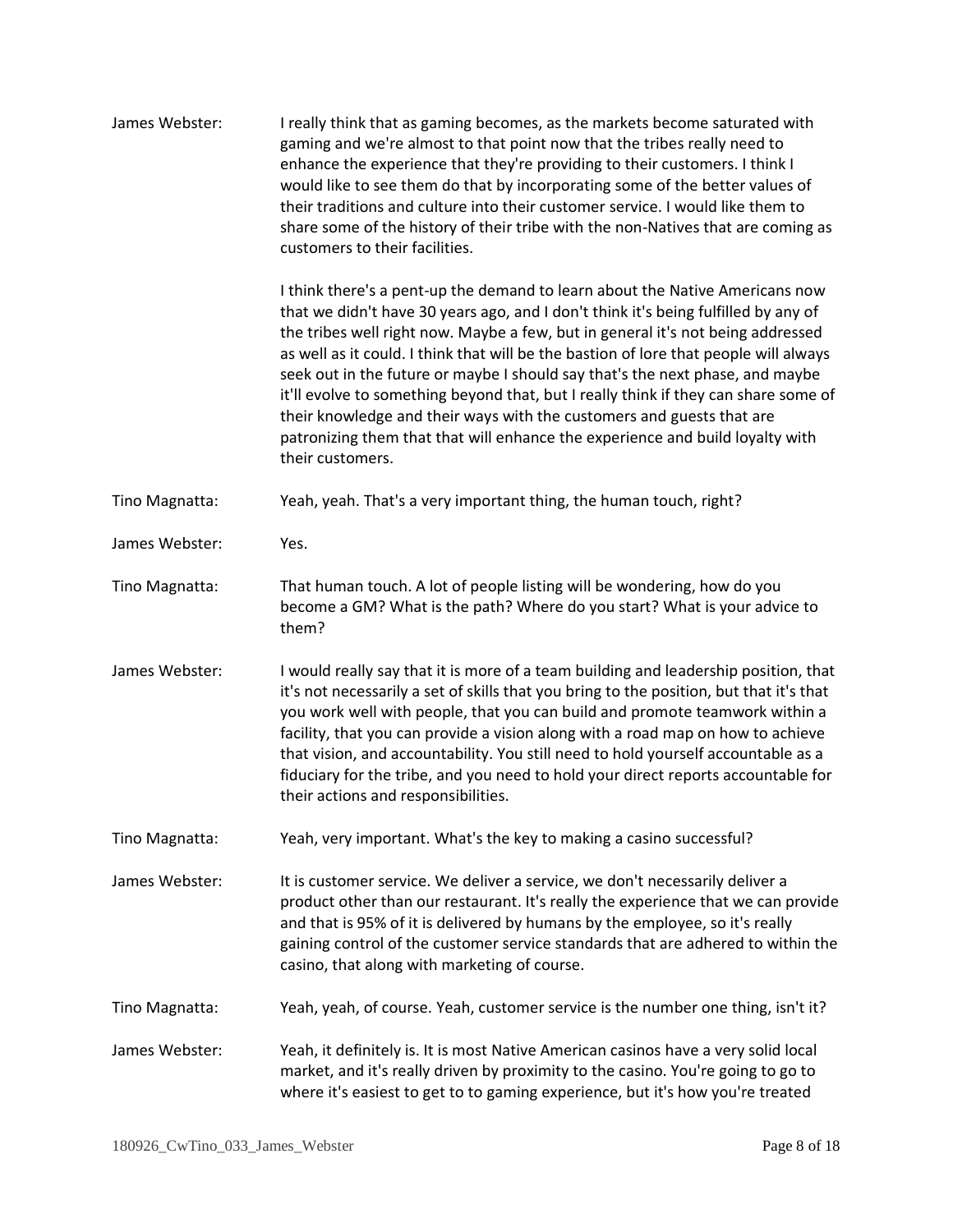|                | once you get there, and it's whether you feel valued, and whether you feel as<br>though you're part of that organization's family, extended family that is really<br>what drives a successful casino.                                                                                                                                                                                                                                                                                                                                                                                                                                                                                                                                                                                                                       |
|----------------|-----------------------------------------------------------------------------------------------------------------------------------------------------------------------------------------------------------------------------------------------------------------------------------------------------------------------------------------------------------------------------------------------------------------------------------------------------------------------------------------------------------------------------------------------------------------------------------------------------------------------------------------------------------------------------------------------------------------------------------------------------------------------------------------------------------------------------|
| Tino Magnatta: | Yeah, yeah, extended family. That's a good way of putting it. When you look<br>back at everything that you've done in your entire life, what do you think you're<br>the most proud of?                                                                                                                                                                                                                                                                                                                                                                                                                                                                                                                                                                                                                                      |
| James Webster: | I would have to say my family and friends who they are. I really feel like I'm one<br>of the luckiest guys in the world just because I have such a good core group,<br>support group. I could be anywhere doing anything and with this family and<br>friends I'd feel like a million dollars.                                                                                                                                                                                                                                                                                                                                                                                                                                                                                                                               |
| Tino Magnatta: | Yeah, they're pretty well everything. Yeah, I feel the same way about my family.<br>Yeah, family is the most important thing, isn't it?                                                                                                                                                                                                                                                                                                                                                                                                                                                                                                                                                                                                                                                                                     |
| James Webster: | Yes.                                                                                                                                                                                                                                                                                                                                                                                                                                                                                                                                                                                                                                                                                                                                                                                                                        |
| Tino Magnatta: | The most important thing. All right. Let's take some calls. See what we got over<br>here. Hello, this is GT Radio. Do you have a question for Mr. Webster?                                                                                                                                                                                                                                                                                                                                                                                                                                                                                                                                                                                                                                                                  |
| Mike:          | Hi. Can you hear me? Hello?                                                                                                                                                                                                                                                                                                                                                                                                                                                                                                                                                                                                                                                                                                                                                                                                 |
| Tino Magnatta: | Yeah, yeah, we can hear you good. GT Radio, do you have a question for Jim?                                                                                                                                                                                                                                                                                                                                                                                                                                                                                                                                                                                                                                                                                                                                                 |
| Mike:          | Yeah, sure thing. Mike out of Las Vegas. I really enjoy your program, good show.                                                                                                                                                                                                                                                                                                                                                                                                                                                                                                                                                                                                                                                                                                                                            |
| Tino Magnatta: | Thank you.                                                                                                                                                                                                                                                                                                                                                                                                                                                                                                                                                                                                                                                                                                                                                                                                                  |
| Mike:          | [inaudible 00:28:19]. Looking at obviously a lot of press lately about sports<br>betting, something near and dear to my heart. As a tribal property and tribal<br>community, how are you guys ramping up for sports betting? Are you ramping<br>up to start taking sports bet? What is the outlook? And, what do you think from<br>an overall tribal perspective what do you think that we'll see in the future in<br>that area?                                                                                                                                                                                                                                                                                                                                                                                            |
| James Webster: | Good question. It's a good question with a complicated answer in the sense that<br>we really need to change our compact in order to offer the sports betting<br>because our compact defines what is allowable at all the casinos. We have 11<br>tribes and 26 different casinos in Wisconsin. So I think that all the tribes are<br>looking at opening up their compacts, but there is some risk associated with<br>that because most of us have tried for perpetuity but have gotten 25-year<br>compacts, which is good. It gives us enough time to transfer from one<br>generation to the next as far as management goes and planning. But there's a<br>possibility that if we open up the compacts to add sports betting that the state<br>could come back and either up our compact fees, and/or play with the duration |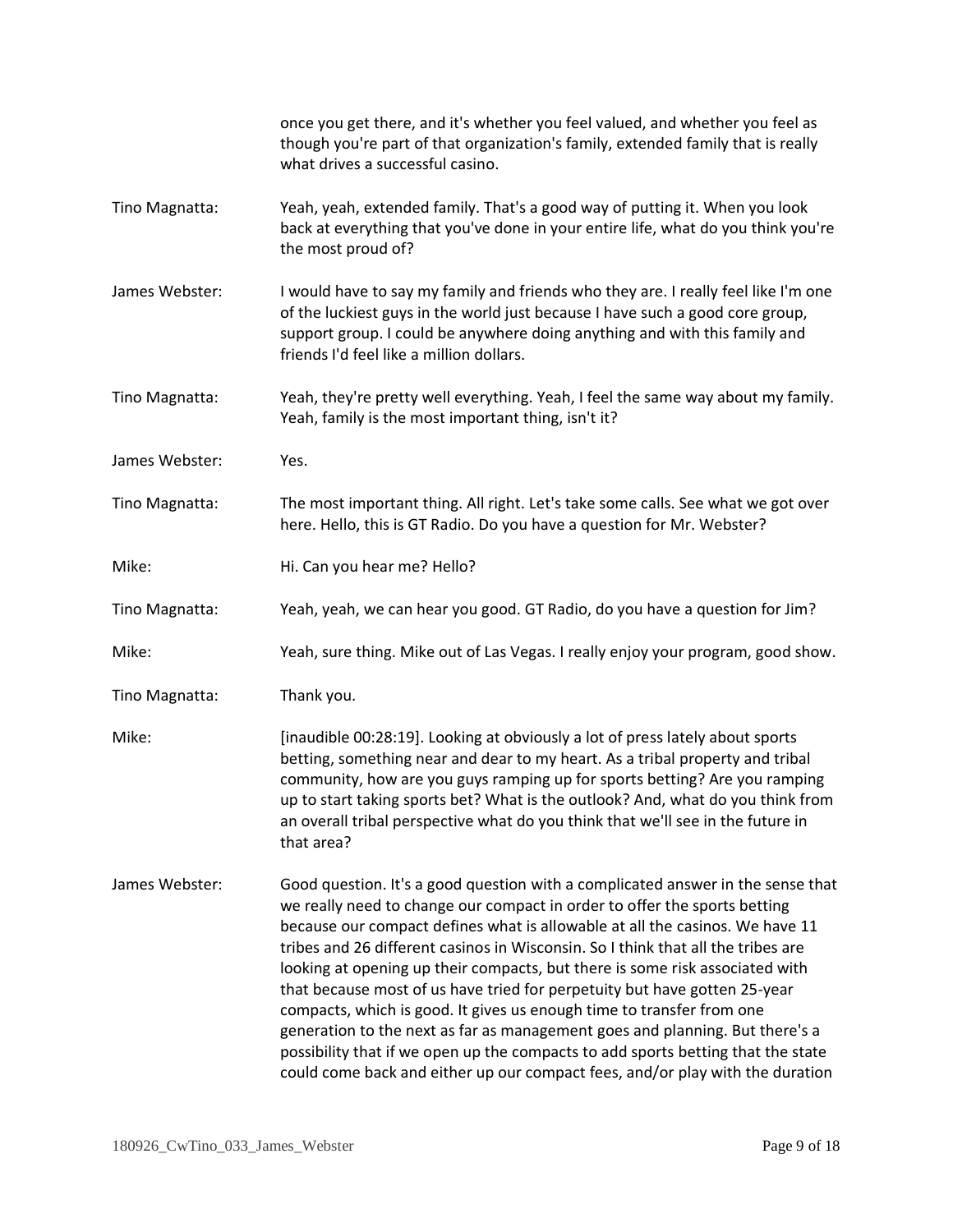|                | of the compact. That's something that we're dealing with right now, and that is<br>a decision that's over my head right now.                                                                                                                                                                                                                                                                                                                                                                                 |
|----------------|--------------------------------------------------------------------------------------------------------------------------------------------------------------------------------------------------------------------------------------------------------------------------------------------------------------------------------------------------------------------------------------------------------------------------------------------------------------------------------------------------------------|
|                | I will say that we're ready to take sports betting on. However, it would be very<br>much like off-track betting where you would have two or three large<br>organizations that actually put the back office system together and then we<br>would just resell that at our facility, although it would enhance the image of the<br>casino, and the experiences for our customers, so there's no doubt that we<br>would do it. I don't see it as a huge money maker for the casinos. [crosstalk<br>$00:30:45$ ]. |
| Mike:          | Have customer and players been since the news has broke with the Supreme<br>Court ruling have they been asking for you the question? Is there interest<br>around from your players that you're hearing?                                                                                                                                                                                                                                                                                                      |
| James Webster: | There is interest, but it's more conversational interest. There is nobody beating<br>on the door saying, "When are you going to get it? When are you going to get<br>it?" It is, "Are you going to get it? And, how are you going to get it? And, when<br>are you going to get it?"                                                                                                                                                                                                                          |
|                | But no, I don't feel a urgency about it. I think that the tribe is approaching it very<br>cautiously because of the risks associated with opening up the compact, but<br>they are actively pursuing it. It's on our list of things to do. And if the<br>opportunity works out we will definitely open it up to sports betting.                                                                                                                                                                               |
| Mike:          | That's great. Well thanks a lot, and I appreciate you guys taking my call.                                                                                                                                                                                                                                                                                                                                                                                                                                   |
| Tino Magnatta: | [crosstalk 00:31:57]. Thank you so much. Have a great night. All right. That was<br>good, good question. See what we got here. Hello, this is Tino Magnatta. I have<br>Jim Webster here. Do you have a question for him?                                                                                                                                                                                                                                                                                     |
| Joe:           | Yes. Jim, this is Joe. How are you doing?                                                                                                                                                                                                                                                                                                                                                                                                                                                                    |
| James Webster: | Joe. What kind of a question do you have Joe?                                                                                                                                                                                                                                                                                                                                                                                                                                                                |
| Joe:           | Jim, I mean I have a lot of respect for your knowledge of marketing. I mean<br>we've had a number of conversations and I'm always very impressed with how<br>you approach it. Generally speaking general managers come from the finance<br>realm, the operations realm, but I know you have a deep marketing background.<br>My question to you is, overall how do you rate the importance of casino<br>marketing in the overall scheme of things in a casino environment?                                    |
| James Webster: | I personally would rank it my number one priority. In fact, I had my marketing<br>director here right before the show, and I was explaining to her that we would<br>move funds from other operational departments to marketing to address the<br>changes we're experiencing in our marketplace today. Definitely if you are not<br>communicating through the media and through the  providing the right                                                                                                      |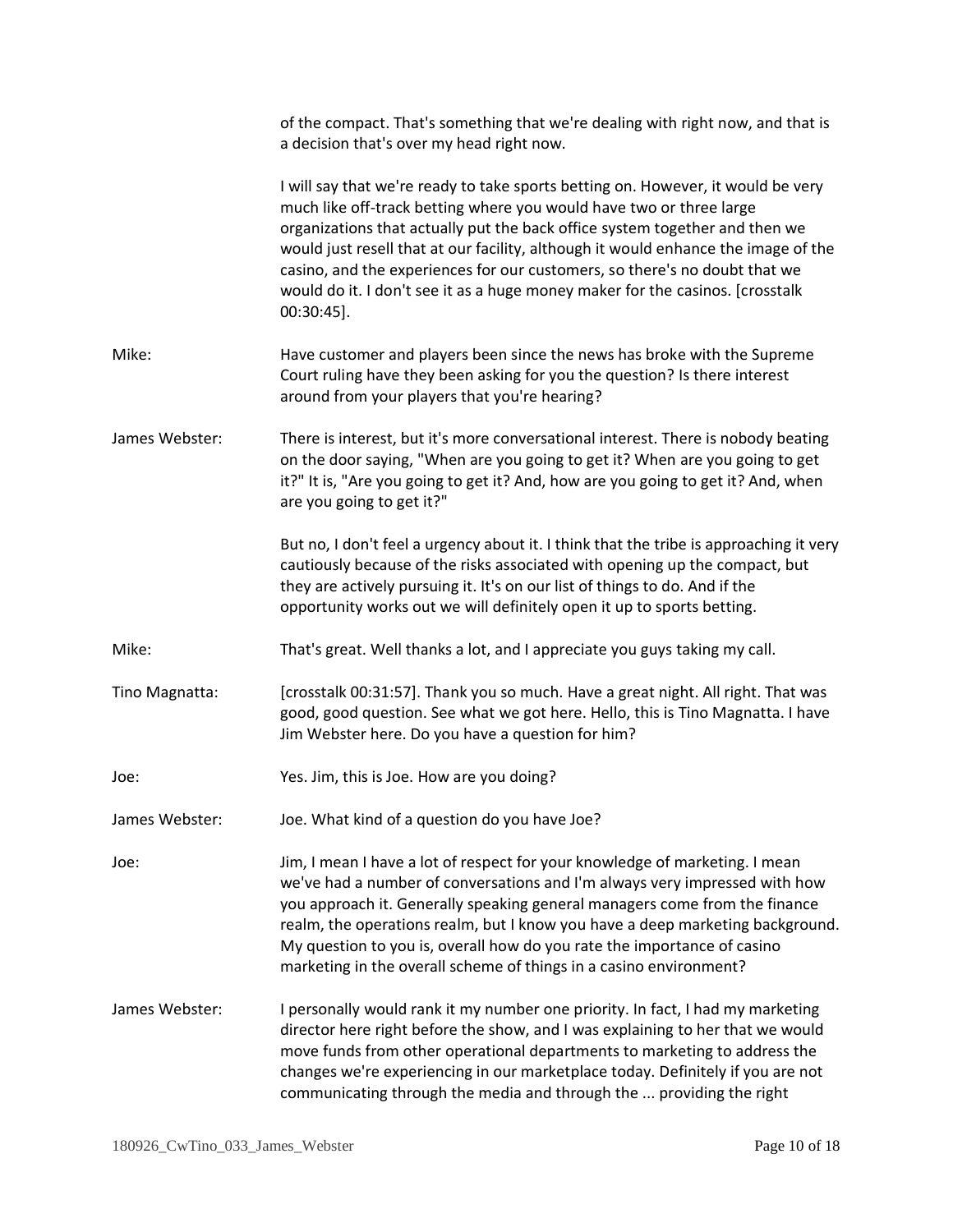|                | message to your customers, your doors, your slot machines are going to be<br>empty. [crosstalk 00:33:47].                                                                                                                                                                                                                                                                                                                                                                                                                                                                  |
|----------------|----------------------------------------------------------------------------------------------------------------------------------------------------------------------------------------------------------------------------------------------------------------------------------------------------------------------------------------------------------------------------------------------------------------------------------------------------------------------------------------------------------------------------------------------------------------------------|
| Joe:           | Also, why do you think also Jim that generally speaking I mean a VP of<br>marketing is not the next choice for the GM, or the CEO, why does it always<br>have to come from finance or in operations? I mean is it just because the role of<br>the marketer is not fully appreciated? Why do you think that is?                                                                                                                                                                                                                                                             |
| James Webster: | I would say that marketing is basically thought of as kind of a soft art, and that<br>you need more analytical skills to be in the general manager position.<br>Fortunately my background started out with those analytical skills, and I gained<br>the marketing afterwards, and I have a great appreciation for both.<br>Operationally, you definitely need to be able to crunch the numbers and<br>recognize where the red flags are. Marketing-wise you need to drive the<br>services and the image to your customers that's going to bring them through<br>the doors. |
| Joe:           | And my last quick question Jim. You mentioned analytics. How important do you<br>think are analytics to your whole marketing approach [inaudible 00:35:20]<br>marketing your messaging, analyzing the results of your programs? How<br>important do you think that is to a casino?                                                                                                                                                                                                                                                                                         |
| James Webster: | It's hugely important. In fact, marketing is nothing without market research and<br>whether that is the demographics, psychographics, or the analytics of what your<br>own system can tell you, you cannot deliver a message to the right people<br>unless you do that market research. So yeah, you have to have the analytics<br>behind the marketing decisions in order to be successful.                                                                                                                                                                               |
| Joe:           | All right. Thank you. [crosstalk 00:36:04].                                                                                                                                                                                                                                                                                                                                                                                                                                                                                                                                |
| Tino Magnatta: | Thank you Joseph. Thanks for calling in.                                                                                                                                                                                                                                                                                                                                                                                                                                                                                                                                   |
| Joe:           | [inaudible 00:36:08].                                                                                                                                                                                                                                                                                                                                                                                                                                                                                                                                                      |
| Tino Magnatta: | Take care. Bye-bye. Okay. That was good. Joseph is a good guy. Some good<br>questions so far. See who else we got here.                                                                                                                                                                                                                                                                                                                                                                                                                                                    |
| James Webster: | Yeah, yeah, they are very good.                                                                                                                                                                                                                                                                                                                                                                                                                                                                                                                                            |
| Tino Magnatta: | Yeah, yeah. Some good questions. Hello, this is GT Radio. Do you have a<br>question for Jim?                                                                                                                                                                                                                                                                                                                                                                                                                                                                               |
| Speaker 5:     | Good evening guys. How are you doing?                                                                                                                                                                                                                                                                                                                                                                                                                                                                                                                                      |
| James Webster: | Good evening. How are you?                                                                                                                                                                                                                                                                                                                                                                                                                                                                                                                                                 |
| Speaker 5:     | I'm wonderful. Jim, what city are you in right now?                                                                                                                                                                                                                                                                                                                                                                                                                                                                                                                        |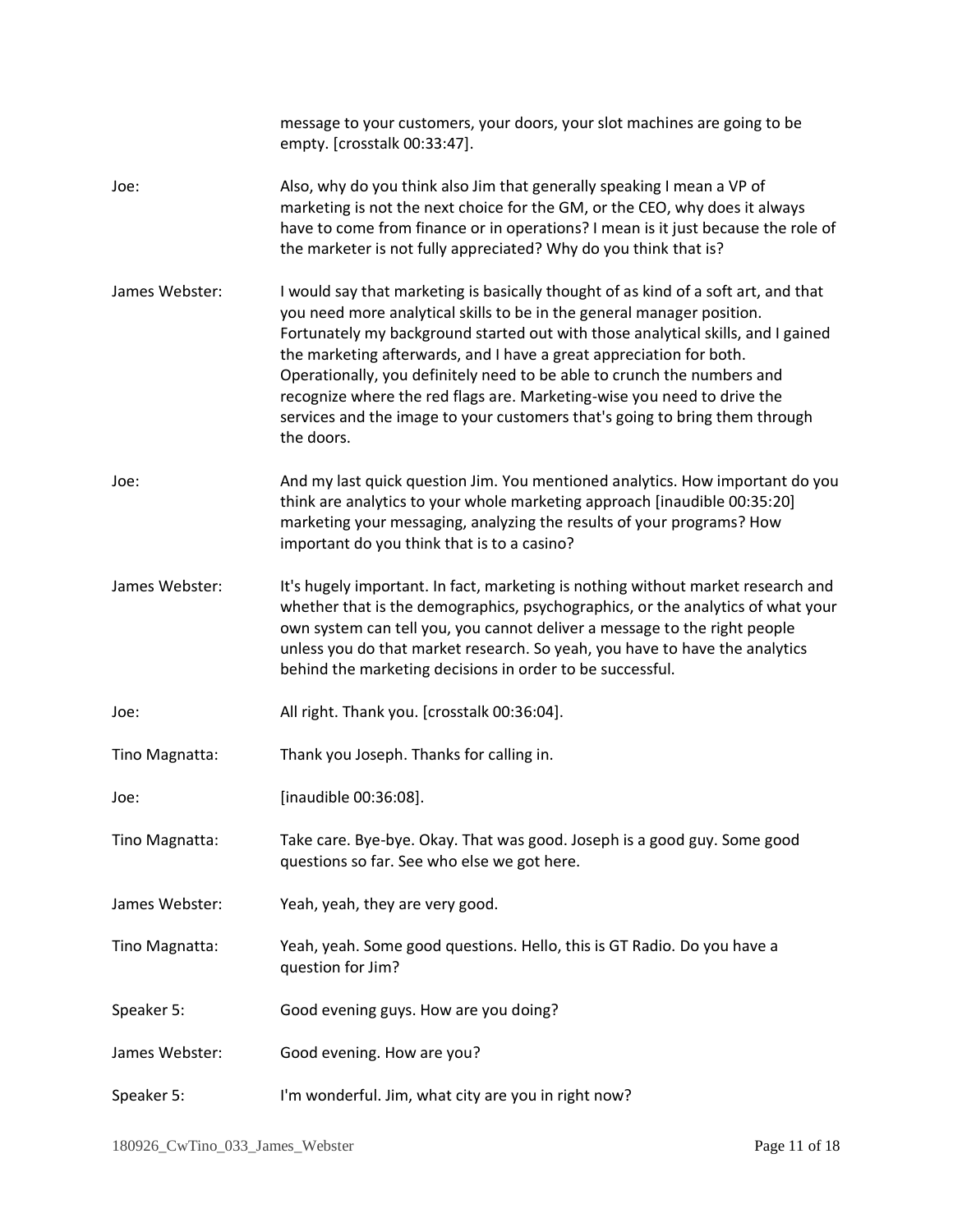| James Webster: | I'm in Nekoosa, Wisconsin.                                                                                                                                                                                                                                                                                                                                                                                                                                                                                                                                                                                                                                                                                                                                                                                                                                                                                                                                                                                                                                                                                                             |
|----------------|----------------------------------------------------------------------------------------------------------------------------------------------------------------------------------------------------------------------------------------------------------------------------------------------------------------------------------------------------------------------------------------------------------------------------------------------------------------------------------------------------------------------------------------------------------------------------------------------------------------------------------------------------------------------------------------------------------------------------------------------------------------------------------------------------------------------------------------------------------------------------------------------------------------------------------------------------------------------------------------------------------------------------------------------------------------------------------------------------------------------------------------|
| Speaker 5:     | [inaudible 00:36:46], Wisconsin. Okay.                                                                                                                                                                                                                                                                                                                                                                                                                                                                                                                                                                                                                                                                                                                                                                                                                                                                                                                                                                                                                                                                                                 |
| James Webster: | Nekoosa, Nekoosa.                                                                                                                                                                                                                                                                                                                                                                                                                                                                                                                                                                                                                                                                                                                                                                                                                                                                                                                                                                                                                                                                                                                      |
| Speaker 5:     | Yes, okay. I've driven through it once I'm sure. I'm sitting in Sheboygan, so we're<br>a ways apart, but you know you guys have a major stronghold in this<br>marketplace and it's incredible. My first question is I have a lifetime<br>involvement in the entertainment industry, which is a parallel to you and pretty<br>wide statement. Mine was in the music business. I found in the '70s when I was<br>a young guy thinking I could set the world on fire as it got years and decades<br>along, say the last 20 years it became different for me, and I'm asking this in a<br>parallel question. To the seniors in the tribe it became difficult to me to always<br>understand what the young people who now had gotten an education because<br>there was one now in the music business 'cause colleges had programs, and all<br>of a sudden they come to me, they get a job. They learn how to dial phones,<br>make calls, do stuff, and then now it's an internet business. But, did the seniors<br>find it a challenge when they were encountered with this fresh look from the<br>young guys that did come out of college? |
| James Webster: | From my perspective, I would say they found it as an opportunity to impart<br>some wisdom on these young upstarts that were coming back. So yeah, I don't<br>think they were offended by it. They may have been taken aback by it a bit, but I<br>think they saw it as to, "This is great that you have this knowledge. This is where<br>we need to be, and we're proud of you for going out and gaining that<br>knowledge, but this is how we treat each other in the tribe. This is how we treat<br>our guests, and this is how you can best use your knowledge." The elders of the<br>tribe really do impart wisdom on the other tribal members, and that's part of<br>the reason that they're held in such high esteem.                                                                                                                                                                                                                                                                                                                                                                                                            |
| Speaker 5:     | Fabulous. I've also been extremely impressed with your philosophies of what's<br>important, family and friends because you do get to choose friends, and you do<br>get to choose family in one form until the kids come along, and then they<br>choose you, and you have to walk the march to keep them happy. But I think<br>you're  Again being a Wisconsin guy as you explain it, normally I explain it as a<br>Vince Lombardi philosophy. He didn't step on the field and throw the football,<br>he stood on the side, and he made things go the right way, and everybody won<br>when he did. I look at what you're talking about and feel that you touch that a<br>lot. I think you touched me deeply with your comments about your beliefs, the<br>tribal beliefs, and the history of the tribe. Someday I'm going to show up over<br>there and I'm going to take you to coffee.                                                                                                                                                                                                                                                 |
| James Webster: | I would enjoy that. Thank you.                                                                                                                                                                                                                                                                                                                                                                                                                                                                                                                                                                                                                                                                                                                                                                                                                                                                                                                                                                                                                                                                                                         |
| Speaker 5:     | Okay. Don't be surprised 'cause I do this kind of stuff and especially when I hear<br>somebody that I go, "Now this is a guy I want to meet." And you definitely are                                                                                                                                                                                                                                                                                                                                                                                                                                                                                                                                                                                                                                                                                                                                                                                                                                                                                                                                                                   |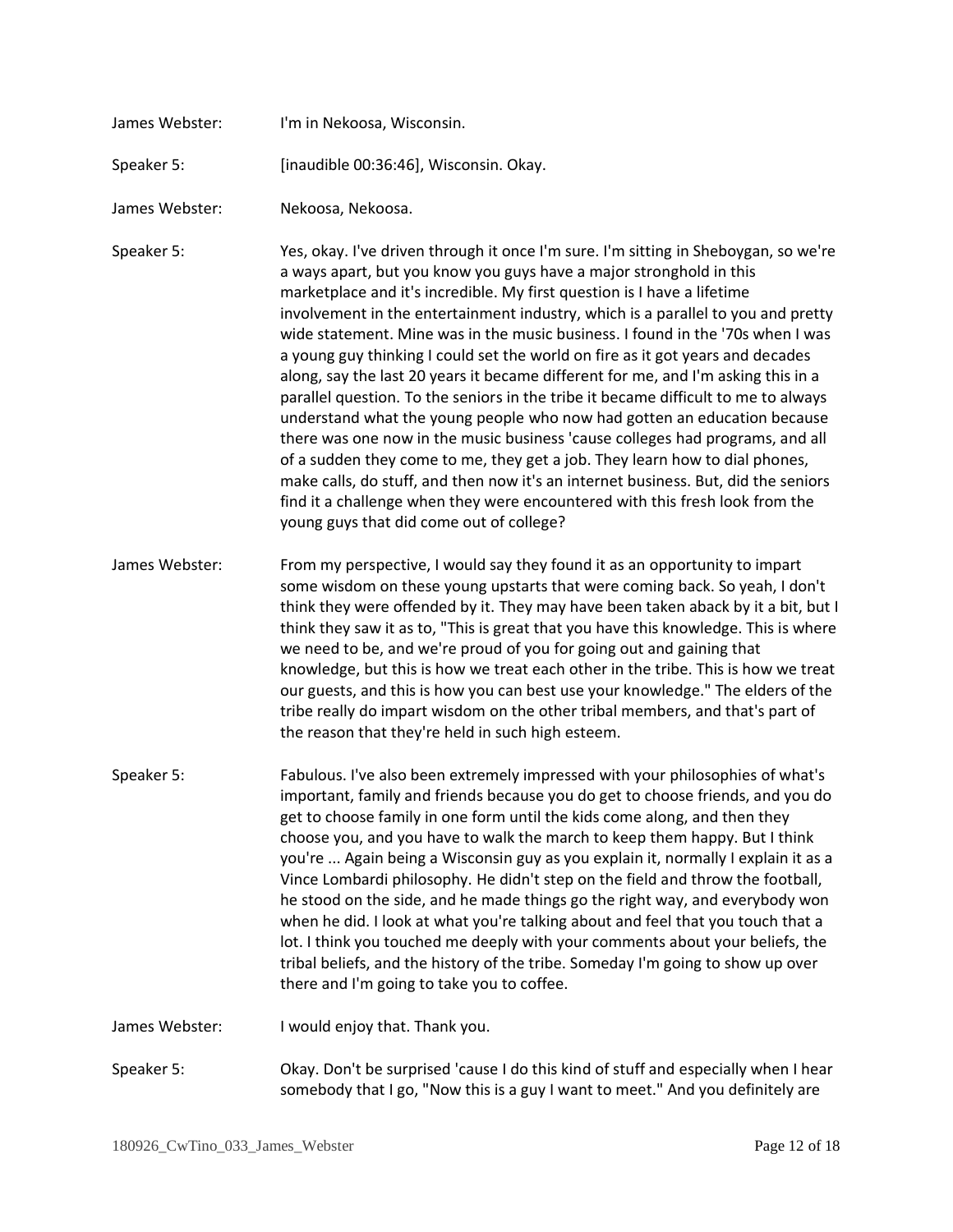|                | one of those. I commend you on what you're doing. You're steering a pretty<br>darn big ship in an ever-changing industry, but you appear to have a good<br>handle on it and a good long range view. It is kind of interesting as you said<br>about operations and marketing 'cause seldom do those two people sit at the<br>same table or in the same chair. [crosstalk 00:40:53]. Did that come, was your<br>family like that? Is there experience, communications, marketing, social<br>background in your family?                                                                 |
|----------------|--------------------------------------------------------------------------------------------------------------------------------------------------------------------------------------------------------------------------------------------------------------------------------------------------------------------------------------------------------------------------------------------------------------------------------------------------------------------------------------------------------------------------------------------------------------------------------------|
| James Webster: | No, my dad was a sales person, so communications, but he had an economics<br>degree from Madison, and my mom was a registered nurse. But she went on to<br>develop businesses in the corporate world too for home health care and stuff,<br>so she had a lot of drive.                                                                                                                                                                                                                                                                                                               |
| Speaker 5:     | It's great hearing you tonight. The show's great. I'm knocked out, and I look<br>forward to meeting with you soon, and continued success.                                                                                                                                                                                                                                                                                                                                                                                                                                            |
| James Webster: | Thank you very much.                                                                                                                                                                                                                                                                                                                                                                                                                                                                                                                                                                 |
| Speaker 5:     | Thank you.                                                                                                                                                                                                                                                                                                                                                                                                                                                                                                                                                                           |
| Tino Magnatta: | Thank you so much. Thanks for calling in. Have a great night. Great stuff.<br>[crosstalk 00:41:44].                                                                                                                                                                                                                                                                                                                                                                                                                                                                                  |
| James Webster: | Yeah, that was very nice.                                                                                                                                                                                                                                                                                                                                                                                                                                                                                                                                                            |
| Tino Magnatta: | Yeah. We get some really great callers calling in. People that appreciate the<br>show. Hello, this is Tino Magnatta. I have Jim Webster on the line. Do you have<br>a question for him?                                                                                                                                                                                                                                                                                                                                                                                              |
| Speaker 6:     | Yeah. Excuse me. Great show guys. Jim, I have a quick question for you. Who<br>would you say was a mentor to you and how did it change and inform your<br>career?                                                                                                                                                                                                                                                                                                                                                                                                                    |
| James Webster: | Boy, I would say that I had a number of mentors at different phases in my life,<br>so part of my core values were really instilled by my football coach, Gary Parker.<br>But moving on in life I would say that Bob [inaudible 00:42:51] who was a<br>manager of mine when I was working at MCI, a very family-oriented guy, very<br>smart, but balanced things extremely well between work and family, and then<br>brought a great deal of integrity into the job and the workplace along with<br>understanding. He was one of the first great team builders that I had run across. |
|                | And then I would say that George Lewis, President George Lewis of the Ho-<br>Chunk Nation was another great mentor of mine, and shared a great deal of<br>wisdom. He gave me a great deal of guidance, and that combined together<br>really gave me an empathy for the people that I'm working with, and the<br>teamwork that I try to facilitate, and the way that I hopefully treat my friends<br>and family on a day-to-day basis also. Does that answer your question?                                                                                                           |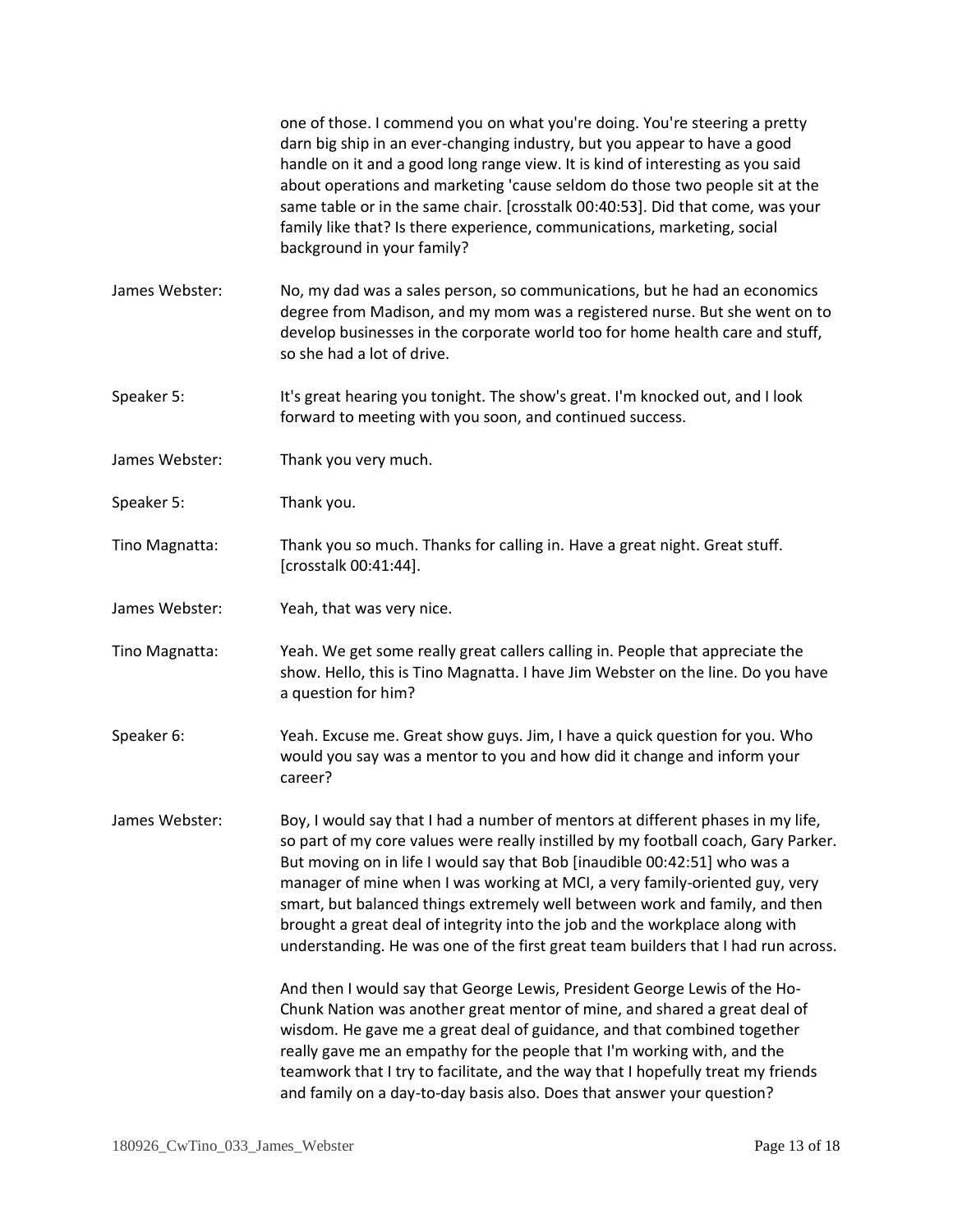| Speaker 6:     | It does. Thanks. Yep.                                                                                                                                                                                                                                                                                                                                                                                                                                                                                                                                                                                                                                                                           |
|----------------|-------------------------------------------------------------------------------------------------------------------------------------------------------------------------------------------------------------------------------------------------------------------------------------------------------------------------------------------------------------------------------------------------------------------------------------------------------------------------------------------------------------------------------------------------------------------------------------------------------------------------------------------------------------------------------------------------|
| Tino Magnatta: | Are you there? Hello?                                                                                                                                                                                                                                                                                                                                                                                                                                                                                                                                                                                                                                                                           |
| James Webster: | I'm still here.                                                                                                                                                                                                                                                                                                                                                                                                                                                                                                                                                                                                                                                                                 |
| Tino Magnatta: | Jim?                                                                                                                                                                                                                                                                                                                                                                                                                                                                                                                                                                                                                                                                                            |
| James Webster: | Yes.                                                                                                                                                                                                                                                                                                                                                                                                                                                                                                                                                                                                                                                                                            |
| Tino Magnatta: | Oh, we dropped out for a sec. I was saying, did you laugh, when you mentioned<br>your football coach you laughed was there a reason for that? Was he a real<br>character?                                                                                                                                                                                                                                                                                                                                                                                                                                                                                                                       |
| James Webster: | Yeah, he was. He was kind of a hard-nosed, but had a heart of gold, so-                                                                                                                                                                                                                                                                                                                                                                                                                                                                                                                                                                                                                         |
| Tino Magnatta: | Yeah, I can tell by the way you reacted to that. Okay. That's some pretty neat<br>stuff that you're talking about, pretty neat stuff. Yeah. Hello, this is Tino<br>Magnatta. Do you have a question for Jim?                                                                                                                                                                                                                                                                                                                                                                                                                                                                                    |
| Speaker 7:     | Hi, Jim.                                                                                                                                                                                                                                                                                                                                                                                                                                                                                                                                                                                                                                                                                        |
| James Webster: | Hello.                                                                                                                                                                                                                                                                                                                                                                                                                                                                                                                                                                                                                                                                                          |
| Speaker 7:     | Tino, can you guys hear me okay?                                                                                                                                                                                                                                                                                                                                                                                                                                                                                                                                                                                                                                                                |
| Tino Magnatta: | Yeah, yeah, we can.                                                                                                                                                                                                                                                                                                                                                                                                                                                                                                                                                                                                                                                                             |
| Speaker 7:     | Hey, what do you think are the biggest challenges that gaming is going to be<br>faced in the next couple of years?                                                                                                                                                                                                                                                                                                                                                                                                                                                                                                                                                                              |
| James Webster: | Seriously I would say that it would be the baby boomers transition into their<br>parents' role. My target audience is like 50 to 70. I'm in a rural area in<br>Wisconsin. But it's an older crowd that really enjoys the experience of coming to<br>the casino and it's not just for gaming, it's more of a social experience for them.<br>I'm not sure if the baby boomers and the millennials after that have that same<br>value. I'm not necessarily seeing it. So it's really, what's going to happen once<br>this current customer base ages out of wanting to come to the casino and<br>experience it? That would be my number one challenge where the next<br>customers are coming from. |
|                | And then it will be the evolution of the internet and social gaming, and what<br>that really means for Native American tribes whether it just it opens it up to<br>everybody, commercial and Native Americans and takes exclusivity away from<br>the Native American tribes, or where exactly that's going. I don't think it's well-<br>defined in the industry right now.                                                                                                                                                                                                                                                                                                                      |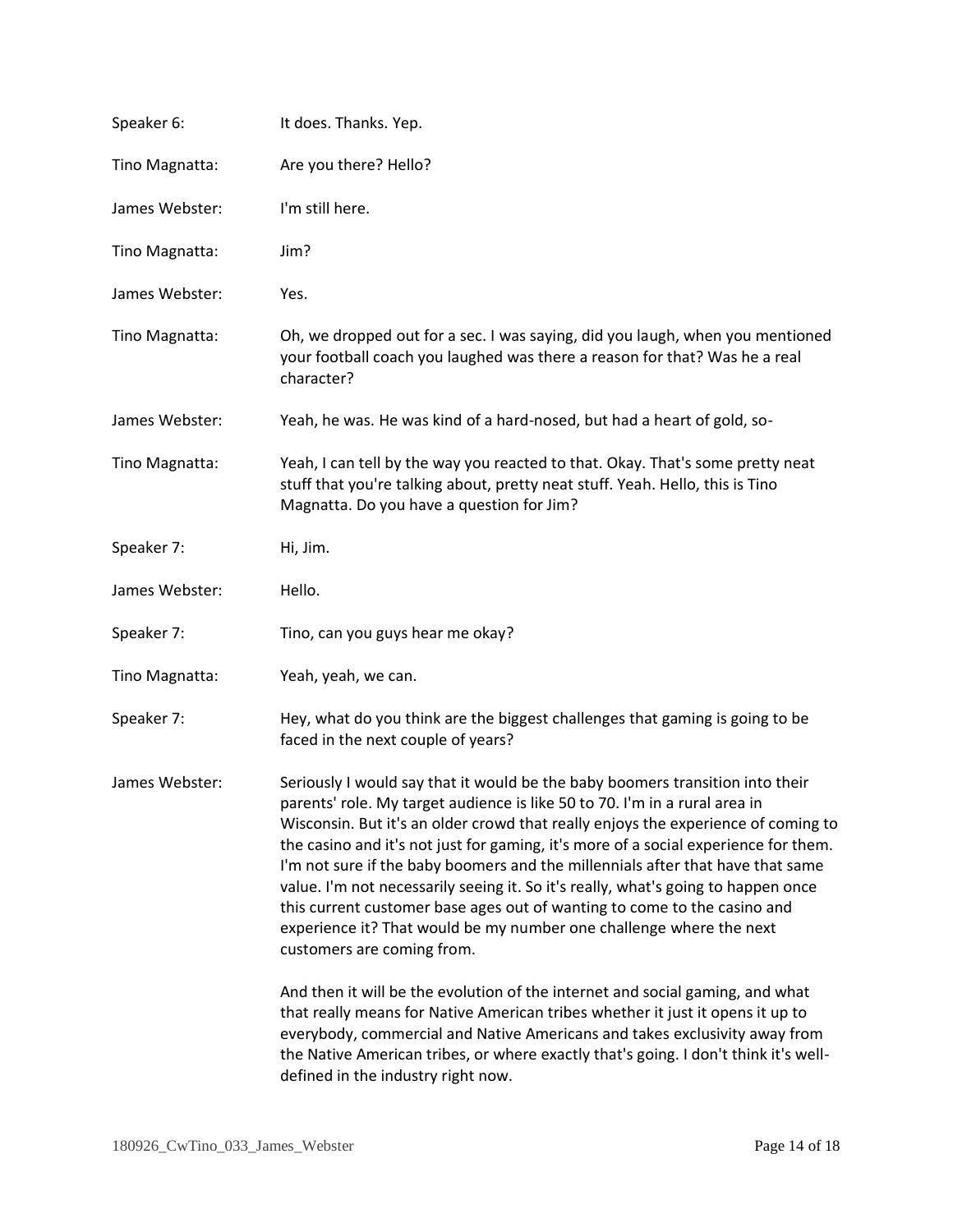| Tino Magnatta: | Interesting. Very good.                                                                                                                                                                                                                                                                                                                                                                                                                                                                                                                                                                                                         |
|----------------|---------------------------------------------------------------------------------------------------------------------------------------------------------------------------------------------------------------------------------------------------------------------------------------------------------------------------------------------------------------------------------------------------------------------------------------------------------------------------------------------------------------------------------------------------------------------------------------------------------------------------------|
| James Webster: | Those would be the two major issues I would see. [crosstalk 00:47:12].                                                                                                                                                                                                                                                                                                                                                                                                                                                                                                                                                          |
| Speaker 7:     | Do you see any of the kids come in with their parents, the parents that are in<br>the 50-plus demo like a family night type of thing even though the kids are<br>[inaudible 00:47:21]?                                                                                                                                                                                                                                                                                                                                                                                                                                          |
| James Webster: | Yeah. Each casino has to address the market that they have, and I've managed a<br>number of the Ho-Chunk casinos, so I've managed to Wisconsin Dells one. The<br>customers there are more metropolitan so that you could bring them to the<br>casino, and then we had like a Kids Quest and you dropped the kids off in the<br>Kids Quest. They could be entertained with movies and games, and that type of<br>stuff while the parents enjoyed some of the gaming. In the casino that I'm at<br>now it's much more of a rural area and there is no place for the kids to go, so it's<br>like adults have to come on their own. |
| Speaker 7:     | Right, right. It's a different environment.                                                                                                                                                                                                                                                                                                                                                                                                                                                                                                                                                                                     |
| James Webster: | Did that answer your question though?                                                                                                                                                                                                                                                                                                                                                                                                                                                                                                                                                                                           |
| Speaker 7:     | Yeah, yeah. Thanks Jim, keep up the good work.                                                                                                                                                                                                                                                                                                                                                                                                                                                                                                                                                                                  |
| James Webster: | Okay. Thank you.                                                                                                                                                                                                                                                                                                                                                                                                                                                                                                                                                                                                                |
| Tino Magnatta: | Thanks a lot. Thanks for calling in. Hello, this is Tino Magnatta. Do you have a<br>call for Jim Webster?                                                                                                                                                                                                                                                                                                                                                                                                                                                                                                                       |
| Speaker 8:     | Hi, I do. [crosstalk 00:48:35]. Can you hear me okay?                                                                                                                                                                                                                                                                                                                                                                                                                                                                                                                                                                           |
| Tino Magnatta: | Yeah.                                                                                                                                                                                                                                                                                                                                                                                                                                                                                                                                                                                                                           |
| James Webster: | Yeah.                                                                                                                                                                                                                                                                                                                                                                                                                                                                                                                                                                                                                           |
| Speaker 8:     | Cool. I've been really enjoying the program, and I have to tell you in the<br>beginning when you were talking about the way that you were raised, and the<br>work ethic, and the respect for authority, and for elders, I don't think that that<br>can be underestimated in terms of developing sound citizens, and sound<br>potential business folks and workers. I have so much respect for that, and I was<br>lucky enough to be in that kind of a situation growing up. I don't know how<br>lucky I felt at the time, but it certainly helped out a lot.                                                                    |
|                | My question really though is more around technology, and listening to your<br>career path, and understanding that you were in high tech world for many<br>years, and seeing how although it might be lagging behind a bit technology is<br>more and more important, plays a more and more important role in casino. We<br>look at the way that we have systematic delivering of ordering of cocktails and                                                                                                                                                                                                                       |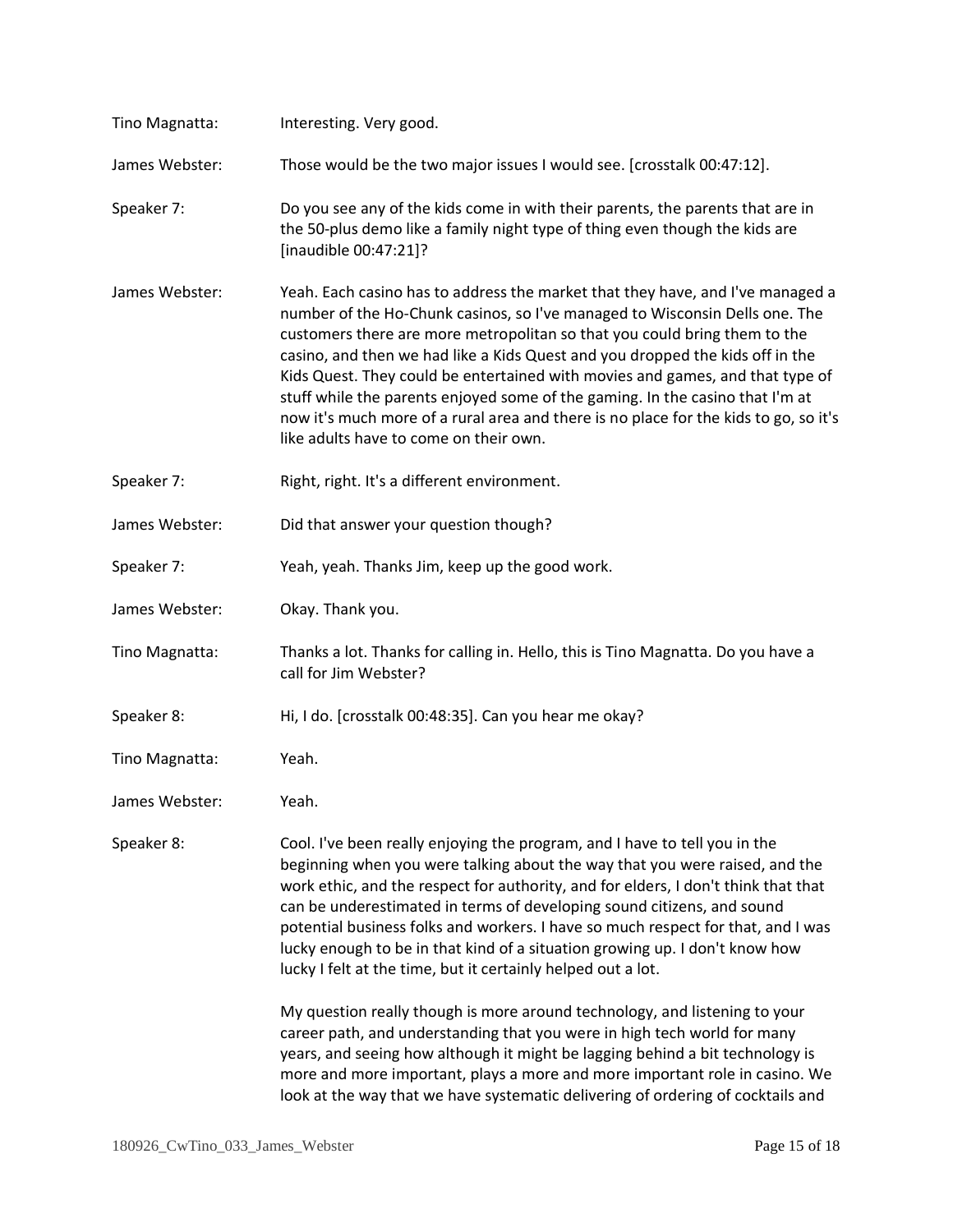promotions that are on kiosks, and customer service that's being delivered through basically primitive forms of artificial intelligence. Do you see that as a plus? Where do you see that going? How do you think that factors in like selfcomping, et cetera? How does that factor in with these ideals that we have of good guest service as the differentiator?

James Webster: I mean it's part of the casino model, and the way I envision it is that you have a automated portion to your customer service, and that's with the kiosks and with the media manager, the service window on the computer where you can order your drinks, and a server will eventually bring it to you, and that type of stuff. And then you have where you really start to personalize the experiences at the Rewards Club desk, but those are very short interactions, and you need to develop a program where your agents are delivering an appropriate message for the short-term duration of the engagement. And then you have your casino hosts, your executive casino hosts that really handle the top 13% of the customers that are the big spenders there.

> But to answer your technology question I agree with you, they're very primitive attempts at automating customer service right now. There's a lot of opportunity for growth and improvement in those systems, and they don't do nearly what we would like them to do, and they're not nearly as intelligent as they could be. [inaudible 00:51:49].

- Speaker 8: I appreciate that. I've got a question to follow-up on that. What would be the most, if there is a particular function that you think is missing in terms of the technological delivery of service in casinos is there anything that sticks in your mind as something that, "Gosh, why don't we do that?"
- James Webster: I would say the personalized marketing at the slot machine is really missing. There have been a few attempts by vendors, and service window is I don't think it's unique to IGT, but the ability to automate value-add to the customer's experience based on their behavior is what I think is missing. That if somebody has been at the slot machine for four hours and just pounding away, it might be nice to open up the service window and say, "If you would like us to reserve this machine for you while you get something to eat, or use the rest room, or whatever, press this button." And then it would lock it up for them until they come back to that machine. But it's that type of thing that should be possible, but hasn't been delivered to the marketplace yet.
- Speaker 8: [inaudible 00:53:19]. I mentioned drink on-demand, and then I think you mentioned it as well. I've always been skeptical of that because I think at the end ... I mean yes, you certainly might be able to get your order in faster, but I think there is a implied promise that you're going to get your drink faster, and I don't think that's the case certainly not the case all the time. I think in that particular instance I think you set yourself up for disappointing your guests as opposed to improving them. [crosstalk 00:53:48].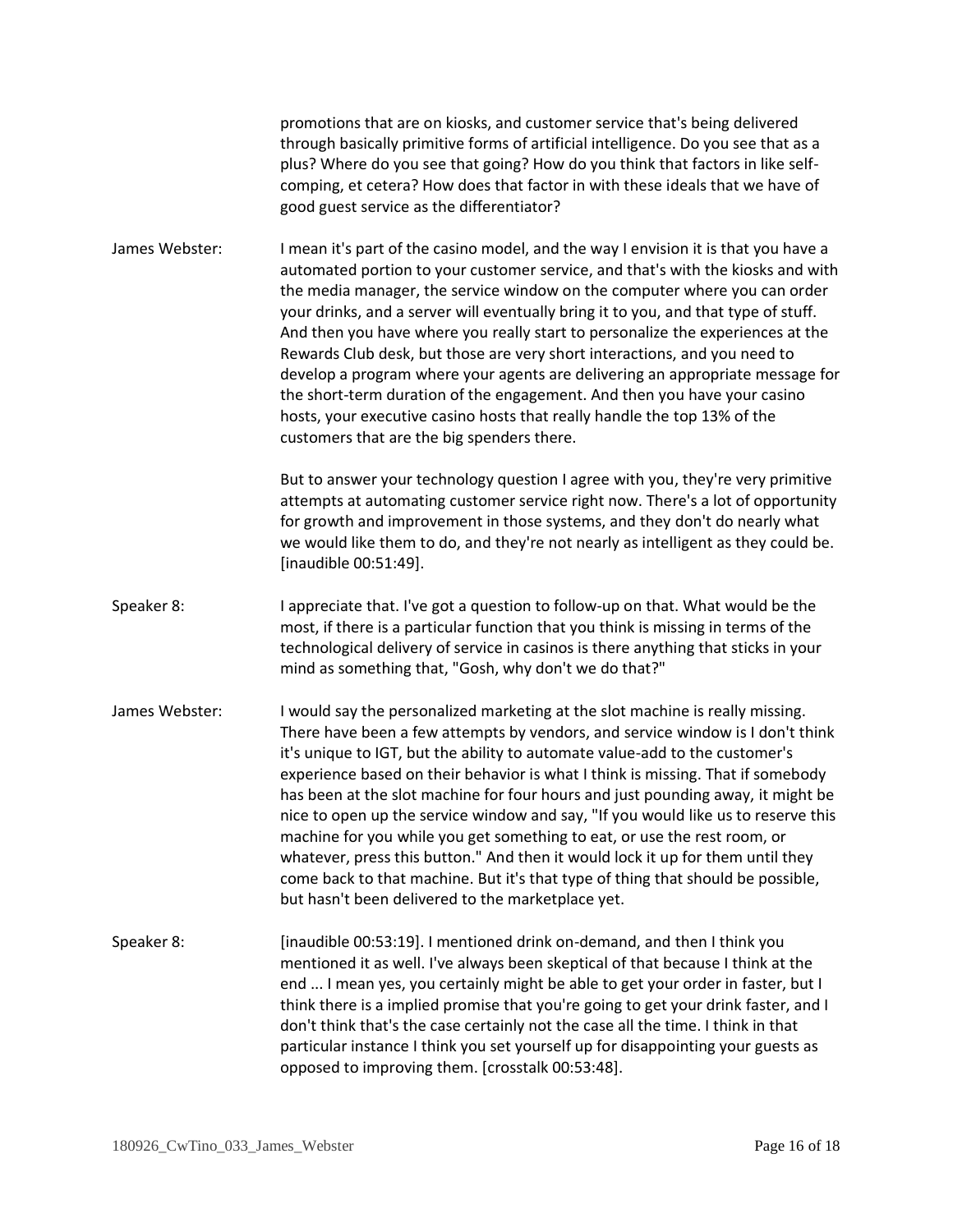- James Webster: As you have more orders coming in you need more servers. If you don't recognize that operationally, yeah, you definitely set yourself and your customer up for a bad experience.
- Speaker 8: I think so. I'm in the industry. I'm doing a job right now in Las Vegas, and I'm staying at a property that has legendary service, and I'm not sure to what extent they rely on technology to assist, but I don't think there's, at least to my way of thinking any substitute for the one-on-one positive personal communication, the friendly delivery of service, and it seems like you share that idea from listening to you speak.
- James Webster: I definitely do. I have security guards that will tap a customer on the shoulder and say, "Do you want me to save this machine for you while you run and do something?" And I have customers that grab a security officer and say, "Save this for me, would you?" And they do, and that's part of the relationship that they've built and that's part of the customer service that this facility delivers.
- Speaker 8: How do you build that culture?
- James Webster: It was here when I got here. It's a small community and I'm a major employer in the community, but these people that work here, that have been able to raise families by working here live with the people that are customers here, live in the same neighborhood, so they know them on a personal level. It's incredible. [crosstalk 00:55:31]. Yeah, in Wisconsin Dells where it's more of touristy market, you can't always have that. It's not like this is a ... You could take the solution here and rubber stamp it everywhere. You really have to deal with the market that you're in. [crosstalk 00:55:50].
- Speaker 8: I just want to make another comment about what you said earlier regarding [crosstalk 00:55:54] personalization based on behavior. I have a colleague that was working with me on a job, and he was in his situation he was 1000 miles away from home, and he had a quick loss on a blackjack table of about four or five hundred bucks. I don't remember because there might have been bourbon involved. But through what I'll call sloppy data-based marketing because the time on the game, the number of hands didn't factor, and apparently they didn't look at actual ... They sent him a five dollar coupon from 1000 miles away, and I don't know, I think that's worse than doing nothing.
- James Webster: Yeah, that's where analytics and analysis come in before you do your direct mail.
- Speaker 8: And I don't know that an algorithm [inaudible 00:56:51] when it comes to making those kinds of decisions, but we get smarter every day I guess.

James Webster: That's funny.

Tino Magnatta: That's amazing. [crosstalk 00:57:04]. Thank you.